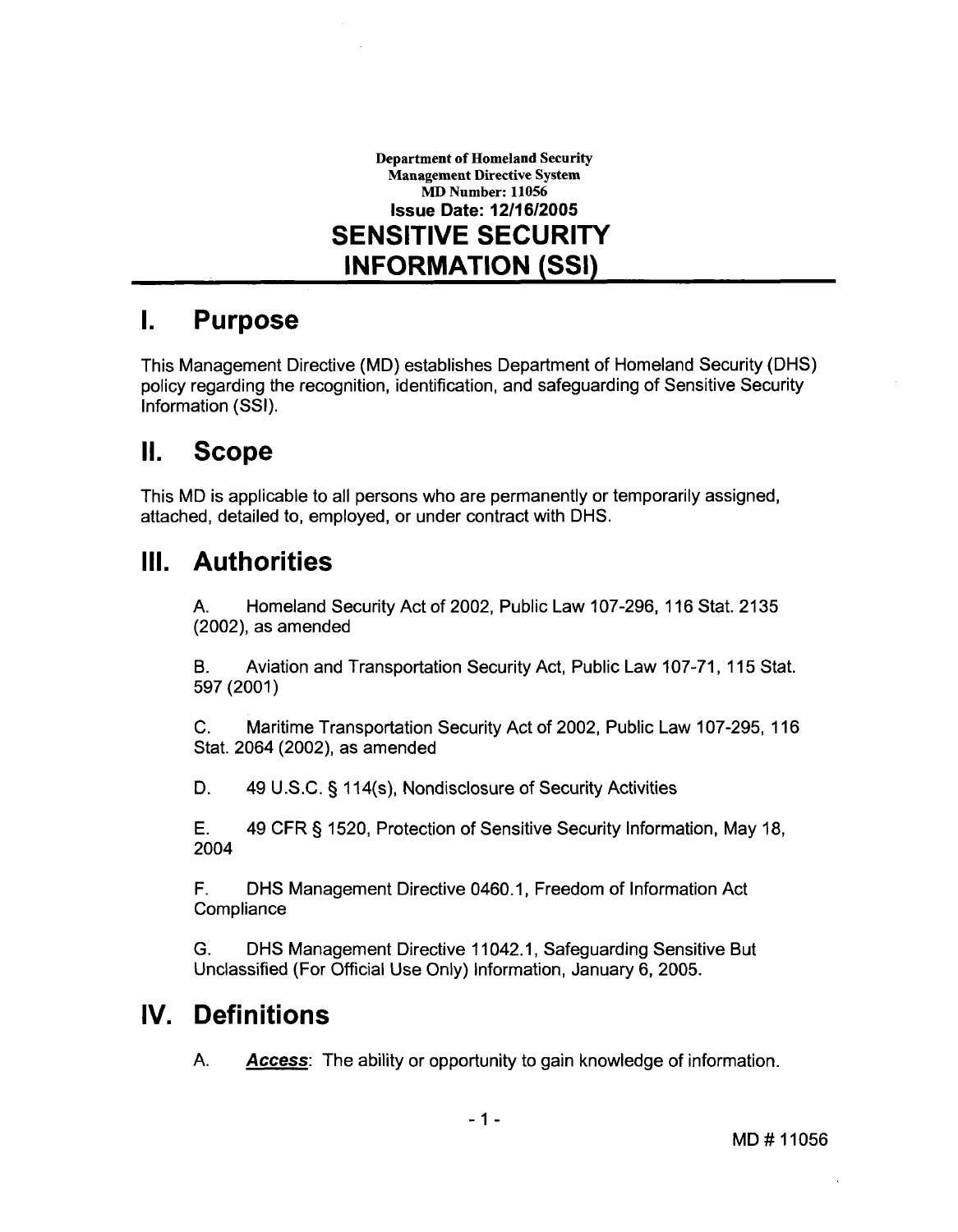B. **Classified National Security Information ("Classified Information"):** lnformation that has been determined, pursuant to Executive Order 12958, as amended, or any predecessor order, to require protection against unauthorized disclosure and is marked to indicate its classified status when in documentary form.

C. **Component:** As used in this MD, directorates, agencies, and offices that comprise DHS.

D. **Designate/Designation:** As used in this MD and as it applies to the identification of SSI, designate/designation refers to the original determination made by the Secretary, the Administrator, Transportation Security Administration (TSA), or the TSA Director of the SSI Program Office, pursuant to 49 CFR §I 520.5(b)(I 6), that information not otherwise categorized as SSI under 49 CFR §1520.5(b)(I) through (15), warrants designation as SSI. It also includes a determination to protect detailed information about screening locations in accordance with 49 CFR §1520.5(b)(9)(iii).

E. **DHS Covered Person:** As used in this MD, a DHS covered person is a DHS individual or entity covered or regulated by the SSI regulation, specifically an individual or entity with DHS transportation security or transportation securityrelated responsibilities in accordance with 49 CFR §1520.7(h). DHS covered persons have the authority to access andlor generate SSI and are subject to the requirements of this MD and other SSI implementing MD's, procedures, and guidance.

F. **For Official Use Only (FOUO):** The term used within DHS to identify unclassified information of a sensitive nature, not otherwise categorized by statute or regulation, the unauthorized disclosure of which could adversely impact a person's privacy or welfare, the conduct of Federal programs, or other programs or operations essential to the national interest. lnformation affecting the National Security of the United States and classified Confidential, Secret, or Top Secret under Executive Order 12958, "Classified National Security Information," as amended, or its predecessor or successor orders, is not to be considered FOUO. FOUO is not to be considered classified information. SSI is not FOUO as SSI is governed by statute.

**G. MarkIMarking:** As used in this MD, marklmarking refers to the application of the SSI protective marking and distribution limitation statement required by 49 CFR s1520.13 and other associated markings by any DHS covered person to qualified information based on the criteria cited in 49 CFR §1520.5(b), the extraction of SSI information from existing SSI-marked source documents for use in a newly created document, or in accordance with other SSI Program Officeissued and/or approved implementing guidance.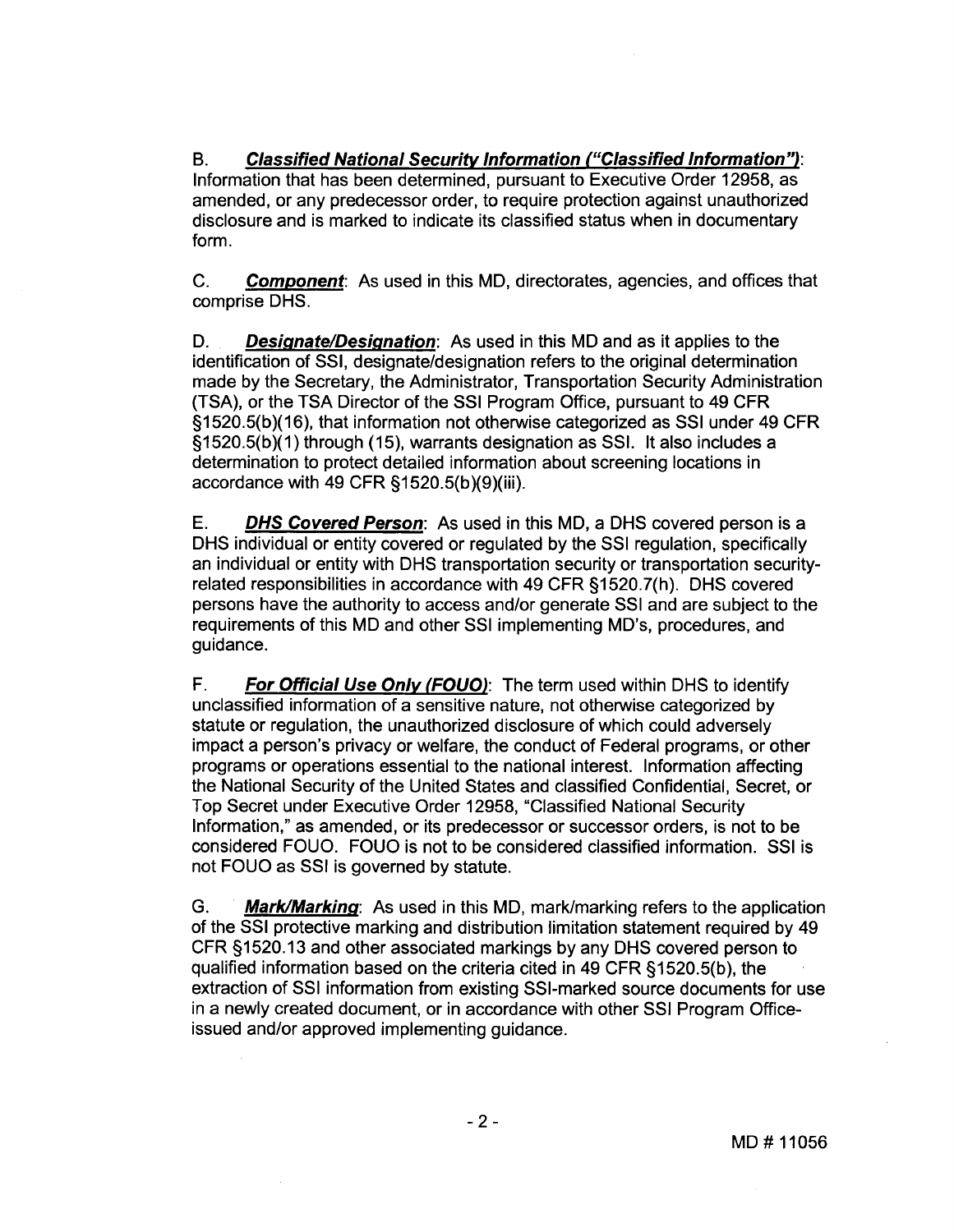H. **Need-to-know:** As used in this MD, an individual or entity has a need-toknow SSI when they require access to specific SSI to accomplish assigned transportation security or transportation security-related tasks, as determined by an authorized holder of SSI in accordance with 49 CFR §1520.11.

I. **Record:** As defined in 49 CFR 51520.3, the term record includes any document, presentation, spreadsheet, database, report, etc., used to present information regardless of media or format.

J. **Redact:** As used in this MD, the permanent obscuring of SSI from a record to permit appropriate release to non-covered persons.

K. **Sensitive Security Information (SSI):** SSI is information that would be detrimental to transportation security if publicly disclosed, and is defined in 1520.5(b), as amended. SSI requires protection against public disclosure. 49 U.S.C. 114(s) limits the disclosure of information obtained or developed in carrying out certain security or research and development activities to the extent that it has been determined that disclosure of the information would be an unwarranted invasion of personal privacy; reveal a trade secret or privileged or confidential commercial or financial information; or be detrimental to transportation security. SSI is an information management system of sharing transportation security information with covered persons who have a need to know, without compromising security.

L. **SSI Coordinator** An official within an office who has been delegated responsibility for administration, coordination, and oversight of SSI within the applicable office. SSI Coordinators shall be appointed by Supervisors/Managers of offices that access and/or generate SSI. Supervisors/Managers shall serve as SSI Coordinators for their respective office until appointment of an SSI Coordinator.

M. **SSI Program Manager** Senior official, appointed pursuant to Section V.D. or V.G. of this MD, to oversee the administration and management of SSI within a Component or directorate. For TSA, the Director, SSI Program Office serves as the SSI Program Manager.

## **V. Responsibilities**

A. The DHS Chief Security Officer shall:

1. Promulgate Department-wide policy governing the recognition, identification, and safeguarding of SSI.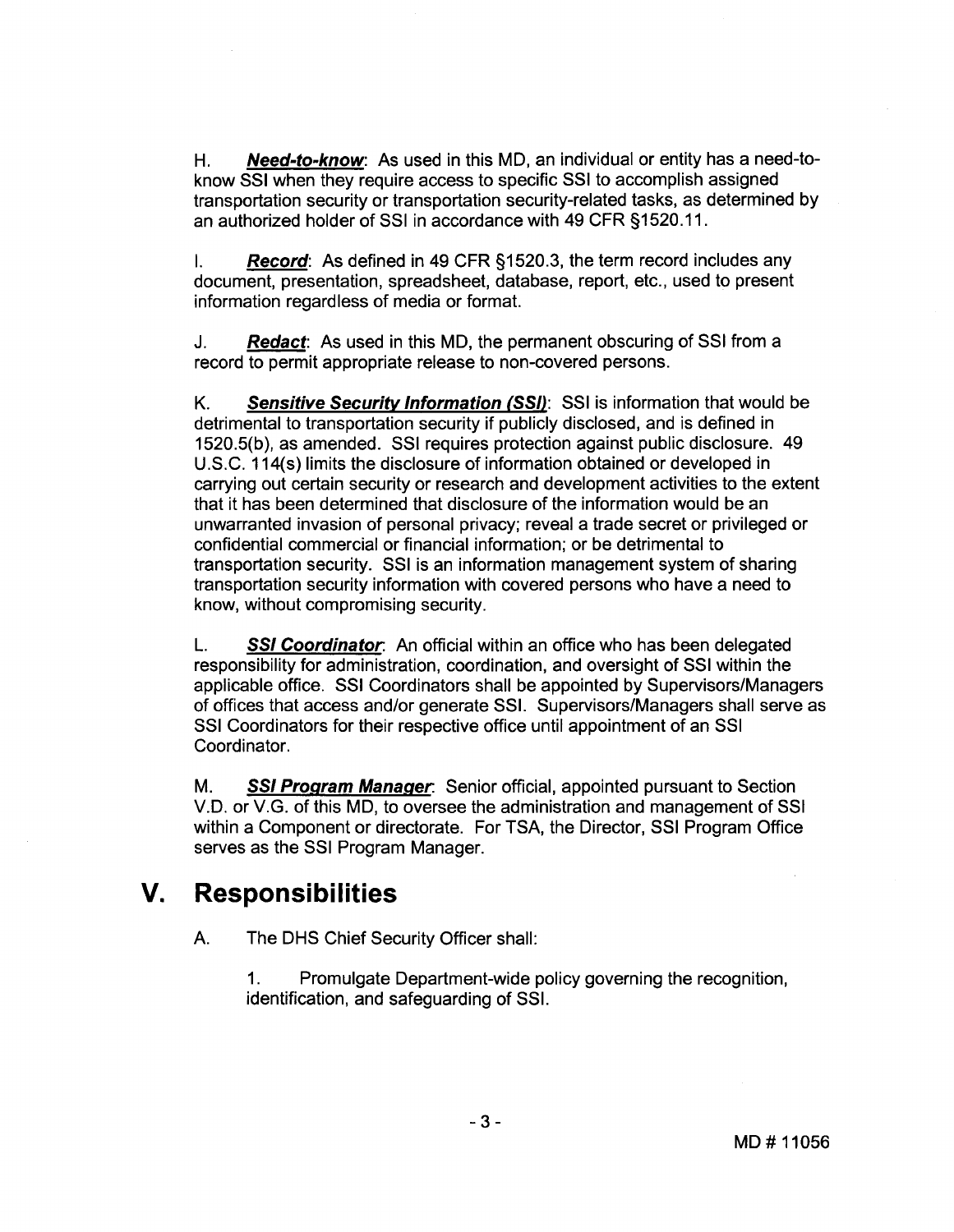**2.** Conduct periodic reviews of Components that access andlor generate SSI for effective management and practical application of SSI, to include random reviews of SSI records for consistent and appropriate application and use of SSI.

**3.** Coordinate with the Director, SSI Program Office, the development of any security classification guide that may identify information that would warrant protection as SSI.

4. Serve as a permanent member and provide technical advice and assistance to the DHS SSI Oversight Committee. Such appointment may be delegated.

B. TSA Administrator shall:

1. Serve as the delegated authority for implementation, management, and oversight of SSI within DHS pending a reevaluation of authorities and functional responsibilities to be completed by December 31, 2006. Such authority may be delegated.

2. Coordinate with other government agencies, such as the Department of Transportation, to ensure effective management and practical application of SSI, and consistent and appropriate application and use of SSI. Such coordination may be delegated.

**3.** Administer implementation, management, and oversight of SSI within TSA, and to the extent defined within this directive, within DHS, through appointment of a senior official to serve as the Director, SSI Program Office. Such official shall have the authority to review and approve or deny requests to designate, pursuant to 49 CFR §I 520.5(b)(16), new types of SSI that would be detrimental to security if publicly disclosed, where that information is not otherwise protected as SSI under 49 CFR §1520.5(b)(1) through (15), and to review and approve our direct 45 OFTX g (520.0(b)<sub>(</sub>1) allodget (16), and to fevicw and all<br>or deny requests to protect information as SSI pursuant to 49 CFR<br>§1520.5(b)(9)(iii).

**4.** Ensure that periodic and random reviews of TSA are conducted for effective management and practical application, and consistent and appropriate application and use of SSI. Such reviews shall assess compliance with regulations, policies, procedures, and guidance governing SSI recognition, identification, and safeguarding.

**5.** Ensure appointment of at least one employee in each TSA office that generateslaccesses SSI to serve as SSI Coordinator, and grant each Coordinator authority to make determinations on behalf of DHS that records generated by that office are appropriately marked SSI.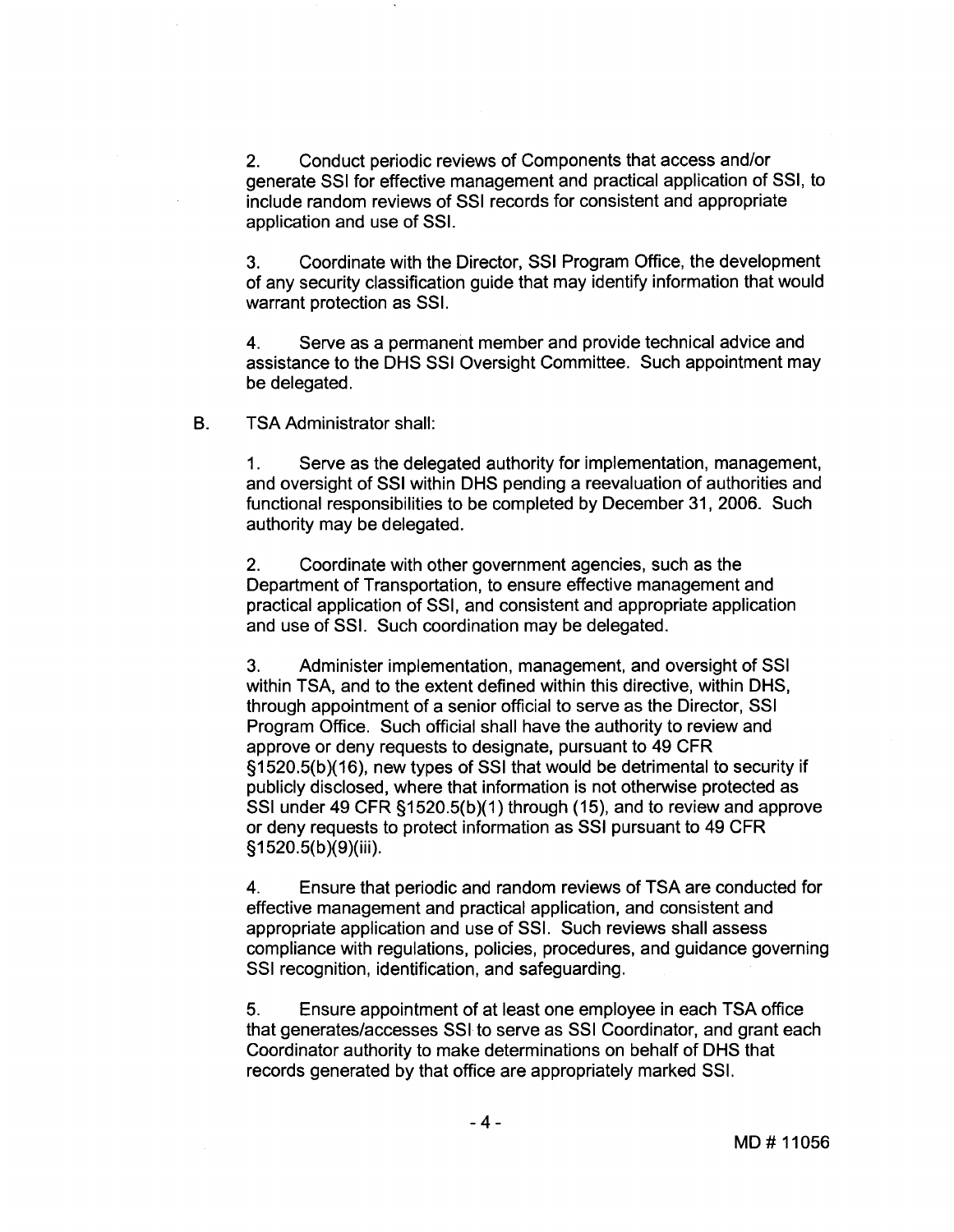C. Director, SSI Program Office shall:

1. Serve as the SSI Program Manager for TSA pursuant to Section V.E. below.

**2.** Participate in the coordination and publication of regulations and procedural guidance for the implementation and management of SSI within DHS. Serve as the approval authority for publication of Component- level SSI guidance and procedures.

**3.** Issue or approve detailed guidance, with common but extensive examples, on what type of information requires protection as SSI. Such guidance, when issued, shall serve as the primary basis and authority for the recognition and marking of information as SSI by DHS covered persons.

**4.** Establish, provide guidance for, and approve training programs for DHS persons who access or generate SSI records.

**5.** Establish and implement specialized training programs for DHS officials designated as SSI Program Managers or with designation authority.

6. Establish, provide guidance for, and approve processes and programs for the audit, oversight, and inspection of the management and practical application of SSI, to include random reviews of SSI records for consistent and appropriate application and use of SSI within DHS.

**7.** Establish, implement, and serve as Chair of the DHS SSI Oversight Committee.

**8.** Conduct periodic reviews and self-inspections of TSA for effective management and practical application of SSI, and consistent and appropriate application and use of SSI. Self-inspections shall be conducted in accordance with Section V1.G. of this MD.

**9.** Ensure appointment of TSA office-level SSI Coordinators. TSA SSI Coordinators shall be appointed as necessary within sixty (60) days of publication of this MD. As many SSI Coordinators may be appointed as are necessary to effectively implement and manage SSI recognition, identification, and safeguarding within the respective TSA offices.

 $\mathcal{L}^{\text{max}}$ 

10. Maintain an up-to-date record of all TSA SSI Coordinators.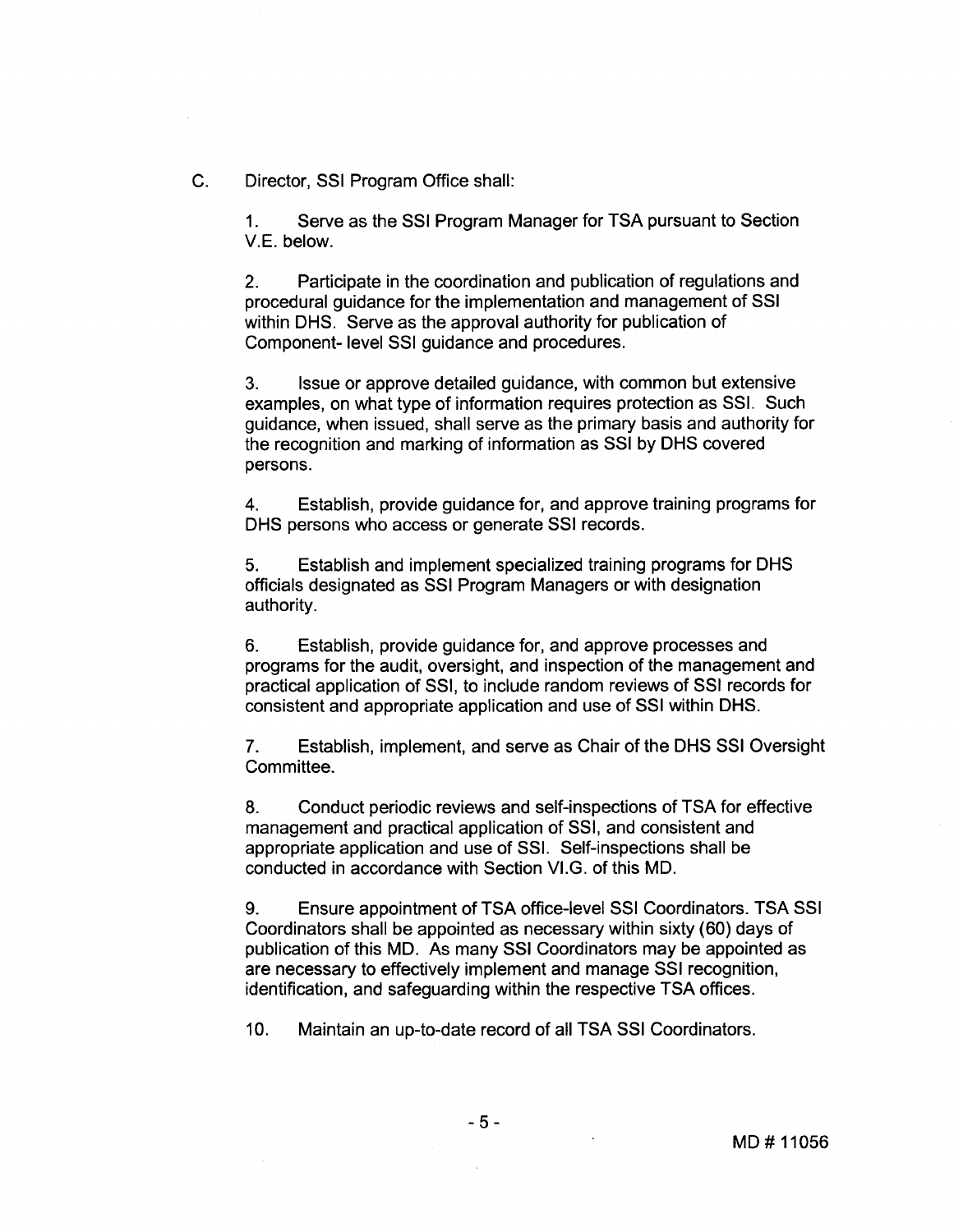D. Under Secretary, Science and Technology; Under Secretary, Preparedness; Under Secretary for Policy; Assistant Secretary, Office of Intelligence and Analysis; Assistant Secretary, Immigration and Customs Enforcement (ICE); Commissioner, U.S. Customs and Border Protection (CBP); and the Commandant, U.S. Coast Guard (USCG) shall:

1. Administer implementation and management of SSI within the respective Components through appointment of a senior official to serve as the SSI Program Manager for each respective Component. The 'appointed SSI Program Manager shall represent their respective entity on the DHS SSI Oversight Committee. SSI Program Managers shall be appointed within thirty (30) days of the publication of this MD.

**2.** Ensure appointment of at least one employee in each office that generates/accesses SSI to serve as SSI Coordinator, and grant each Coordinator authority to make determinations on behalf of DHS that records generated by that office are appropriately marked SSI.

**3.** Ensure that periodic and random reviews are conducted for effective management and practical application, and consistent and appropriate application and use of SSI. Such reviews shall assess compliance with regulations, policies, procedures, and guidance governing SSI recognition, identification, and safeguarding.

**4.** Where necessary, develop and implement, in coordination with the Director, SSI Program Office, supplemental internal Component SSI procedures specific to the management and administration of SSI within the Component. Such supplemental procedures shall be approved by the SSI Program Office prior to implementation.

E. SSI Program Manager shall:

1. Serve as the senior Component official responsible for management, implementation, and oversight of SSI within the Component.

**2.** Represent the Component to the SSI Oversight Committee.

**3.** Conduct periodic reviews and self-inspections of the respective Component for effective management and practical application of SSI, and consistent and appropriate application and use of SSI. Self-inspections shall be conducted in accordance with Section V1.G. of this MD.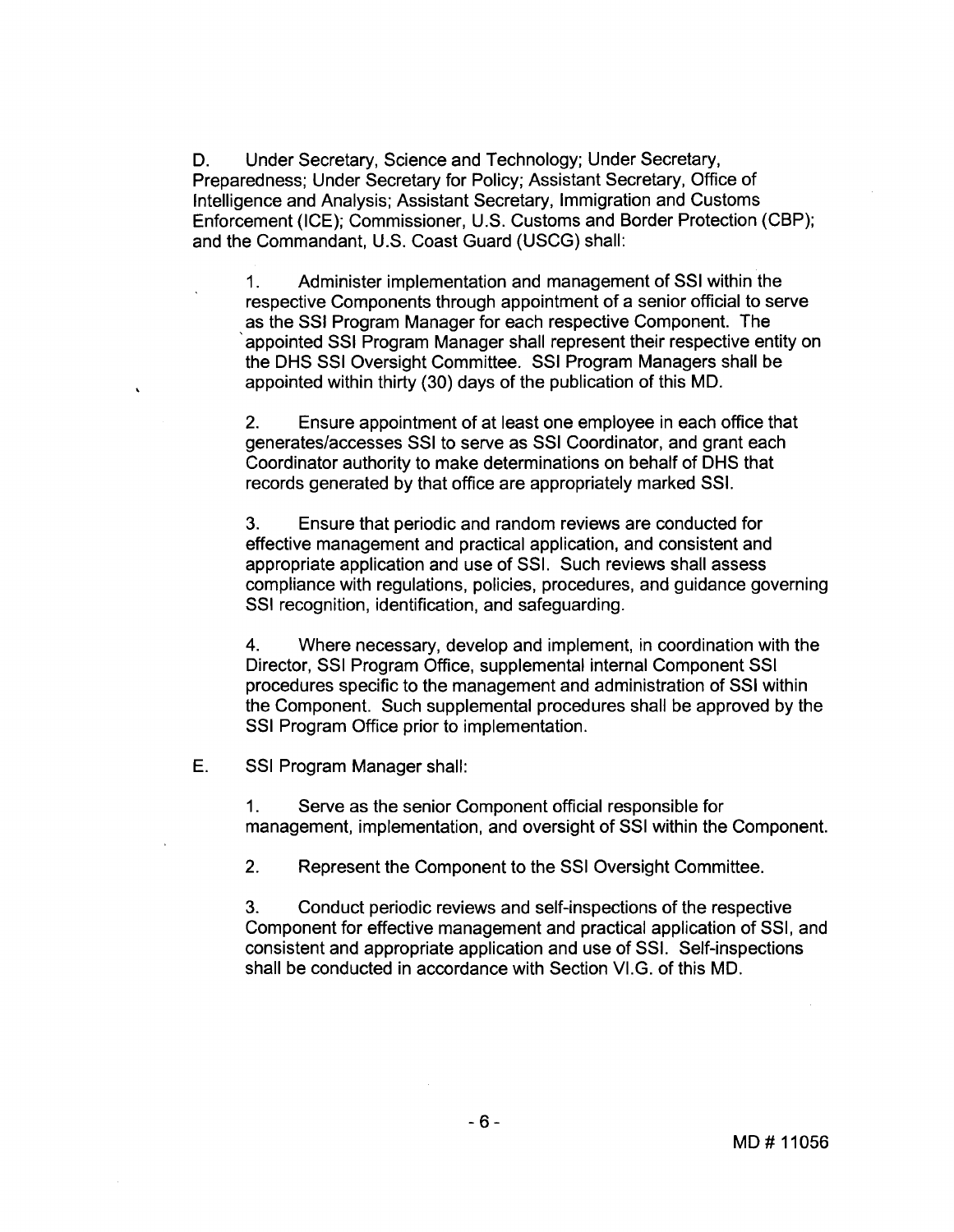**4.** Ensure appointment of office-level SSI Coordinators. SSI Coordinators shall be appointed as necessary within sixty (60) days of publication of this MD. As many SSI Coordinators may be appointed as are necessary to effectively implement and manage SSI within the respective offices. Maintain an up-to-date record of all Component SSI Coordinators and provide a copy to the TSA Director, SSI Program Office.

F. SSI Coordinator Shall:

1. Facilitate the administration and oversight of SSI within the applicable office.

**2.** Assist office personnel in the appropriate use and application of SSI and make determinations that records generated by that office are appropriately marked SSI.

**3.** Conduct periodic reviews and self-inspections of the respective office for effective management and practical application of SSI, and consistent and appropriate application and use of SSI. Self-inspections shall be conducted in accordance with Section V1.G. of this MD.

**4.** Ensure training of office personnel who access andlor generate SSI.

**5.** Keep abreast of SSI policies and procedures and maintain liaison with the Component SSI Program Manager.

G. Heads of Other Components shall:

1. Ensure compliance with the standards for recognition, identification, and safeguarding of SSI as cited in this MD and other implementing MDs.

**2.** Where appropriate based on the extent of contact and use of SSI, appoint a senior official to serve as the Component SSI Program Manager. The appointee shall represent the Component on the DHS SSI Oversight Committee and fulfill additional responsibilities as cited in Section E above.

**3.** Where appropriate, conduct periodic reviews of the respective Component for effective management and practical application of SSI, and consistent and appropriate application and use of SSI.

**4.** Where appropriate, appoint at least one employee in each office that generates/accesses SSI to serve as SSI Coordinator, and grant each Coordinator authority to make determinations on behalf of DHS that records generated by that office are appropriately marked SSI.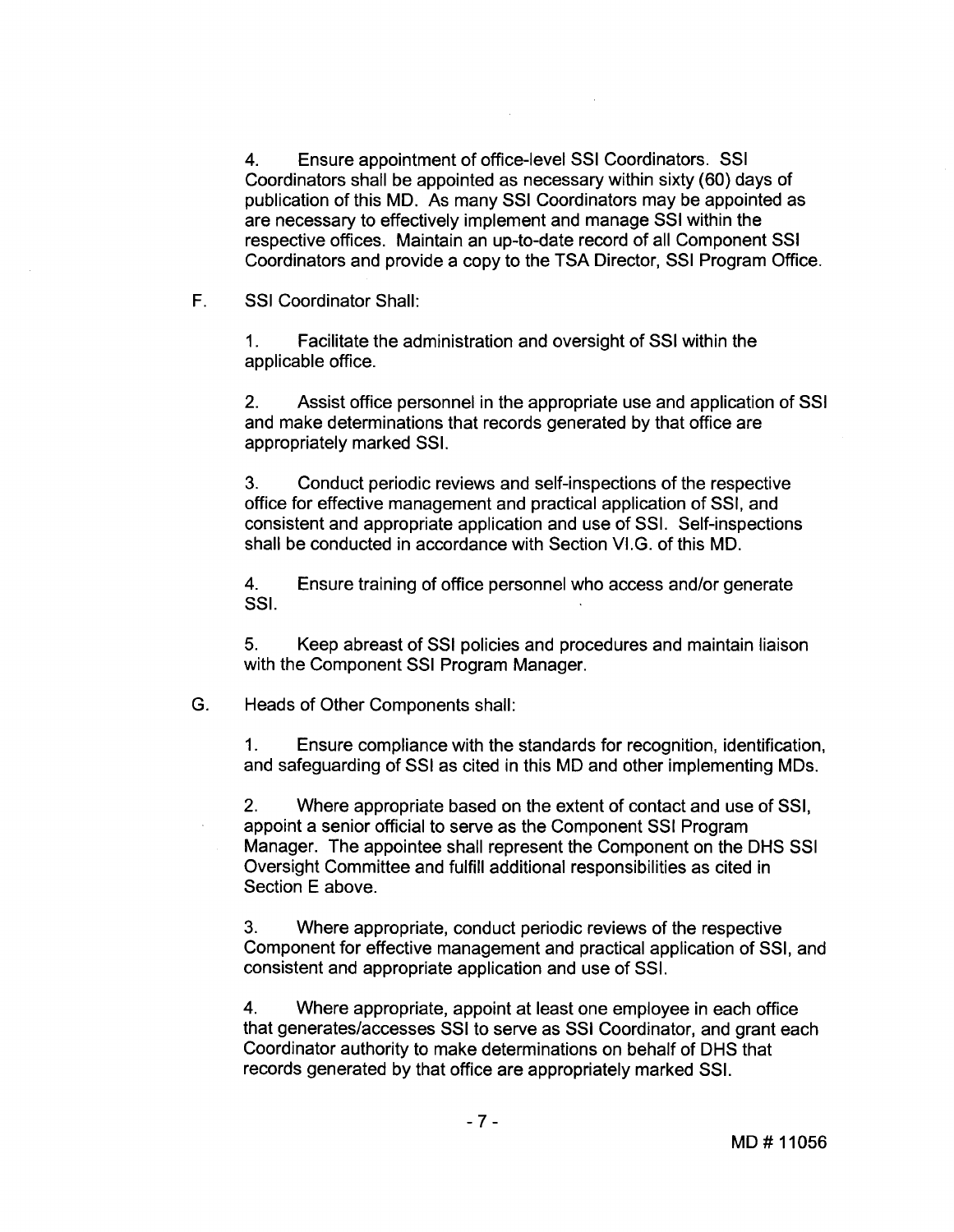H. DHS SSI Oversight Committee shall:

1. Be chaired by the TSA Director, SSI Program Office, with membership consisting of Component SSI Program Managers appointed pursuant to this MD.

**2.** Establish a committee charter that outlines the authority, scope, and responsibilities of the committee. Development of the charter shall be a coordinated effort of the membership and approved by the TSA Administrator.

**3.** Be used as a forum for the discussion of policies and procedures related to the implementation, management, and oversight of SSI within DHS and an exchange of information related to lessons learned and best practices.

I. DHS employees, contractors, consultants, and other DHS covered persons to whom access to SSI is granted shall:

1. Be aware of and comply with the marking and safeguarding requirements for SSI as outlined in this MD and TSA-published or approved implementing regulations, directives, procedures, and guidance.

**2.** Be aware that divulging SSI without proper authority could result in administrative or disciplinary action, civil penalty, or other enforcement or corrective action.

**3.** Participate in formal classroom or computer-based training sessions presented to communicate the requirements for recognizing, identifying, and safeguarding SSI.

### **VI. Policy**

A. General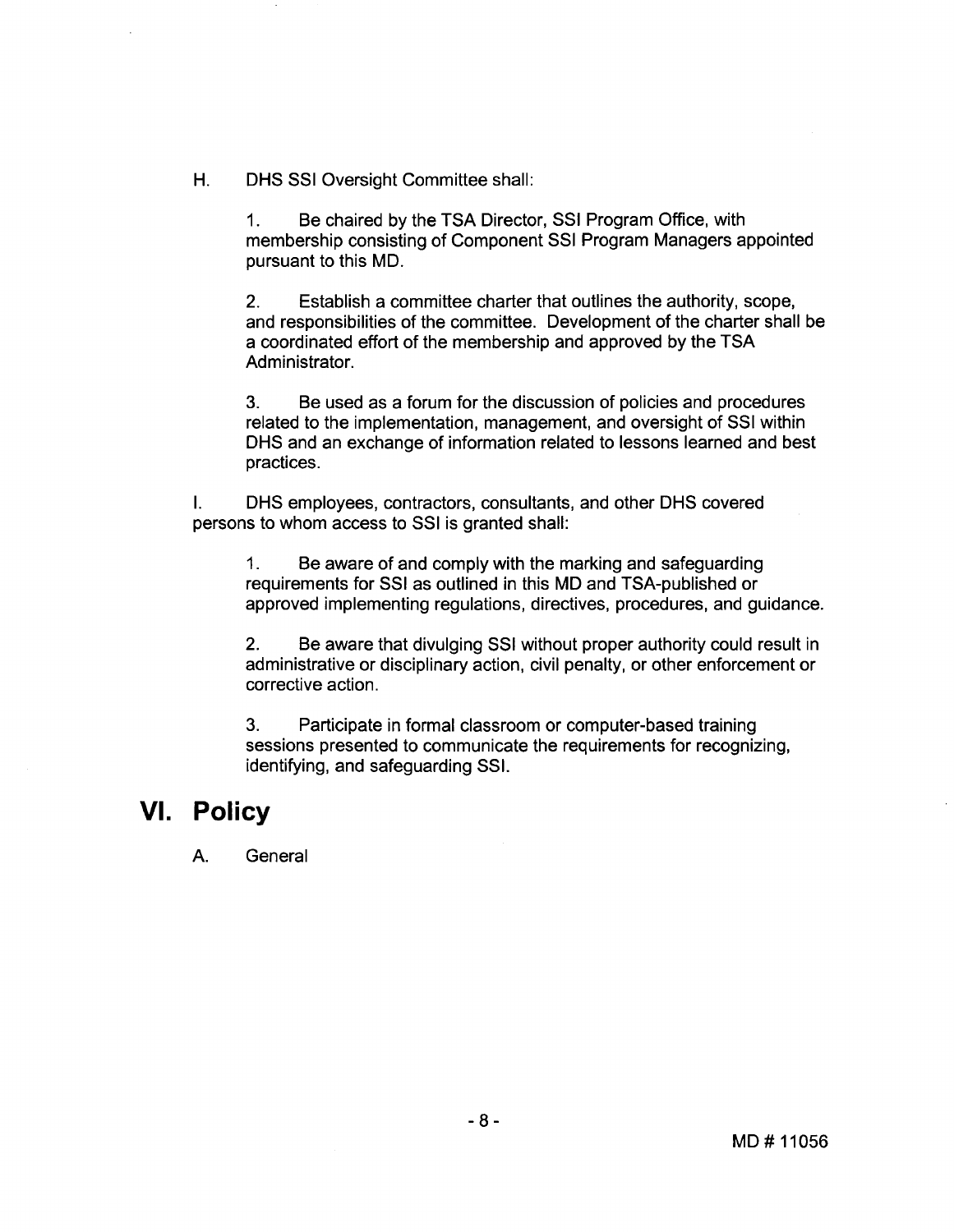1. Statutory and regulatory history: Prior to September 11, 2001, the Department of Transportation (DOT) Federal Aviation Administration (FAA) promulgated the regulation protecting SSI at 14 CFR Part 191 beginning in 1976, in accordance with anti-terrorism legislation passed by Congress in 1974. Following the terrorist attacks on the United States, Congress passed the Aviation and Transportation Security Act (ATSA), which established the Transportation Security Administration (TSA) and transferred the responsibility for civil aviation security to TSA. Among the statutory authorities previously administered by FAA that ATSA transferred was the authority in 49 U.S.C. § 401 19, governing the protection of certain sensitive but unclassified information related to transportation security, which was transferred to 49 U.S.C. § 114(s). On February 22, 2002, TSA published a final rule transferring the bulk of FAA's aviation security regulations, including FAA's SSI regulation, to TSA. The TSA SSI regulation is now codified at 49 CFR Part 1520. In November 2002, Congress enacted the Homeland Security Act of 2002 (HSA), which transferred TSA to the newly established DHS. In connection with this transfer, the HSA also amended Section 40119 to vest similar SSI authority in the Secretary of DOT. Following the enactment by Congress of the Maritime Transportation Security Act in November 2002, TSA and DOT expanded the SSI regulation to incorporate maritime security measures implemented by USCG regulations and clarified preexisting SSI provisions in an interim final rule (IFR) issued on May 18,2004, and effective June 17,2004. The DOT SSI regulation is at 49 CFR Part 15, and the TSA SSI regulation remains at 49 CFR Part 1520. TSA and DOT subsequently issued a technical amendment to the SSI regulation on January 7, 2005, clarifying that land mode covered persons also have a need to know SSI.

2. TSA, through the SSI Program Office, shall issue, provide, and/or approve appropriate regulations, directives, procedures, and other guidance pertinent to the effective management and practical application, and consistent and appropriate application and use of SSI DHS-wide.

**3.** MDs and guidance issued by other Components for implementation within their respective Components shall be coordinated through and approved by the SSI Program Office prior to publication.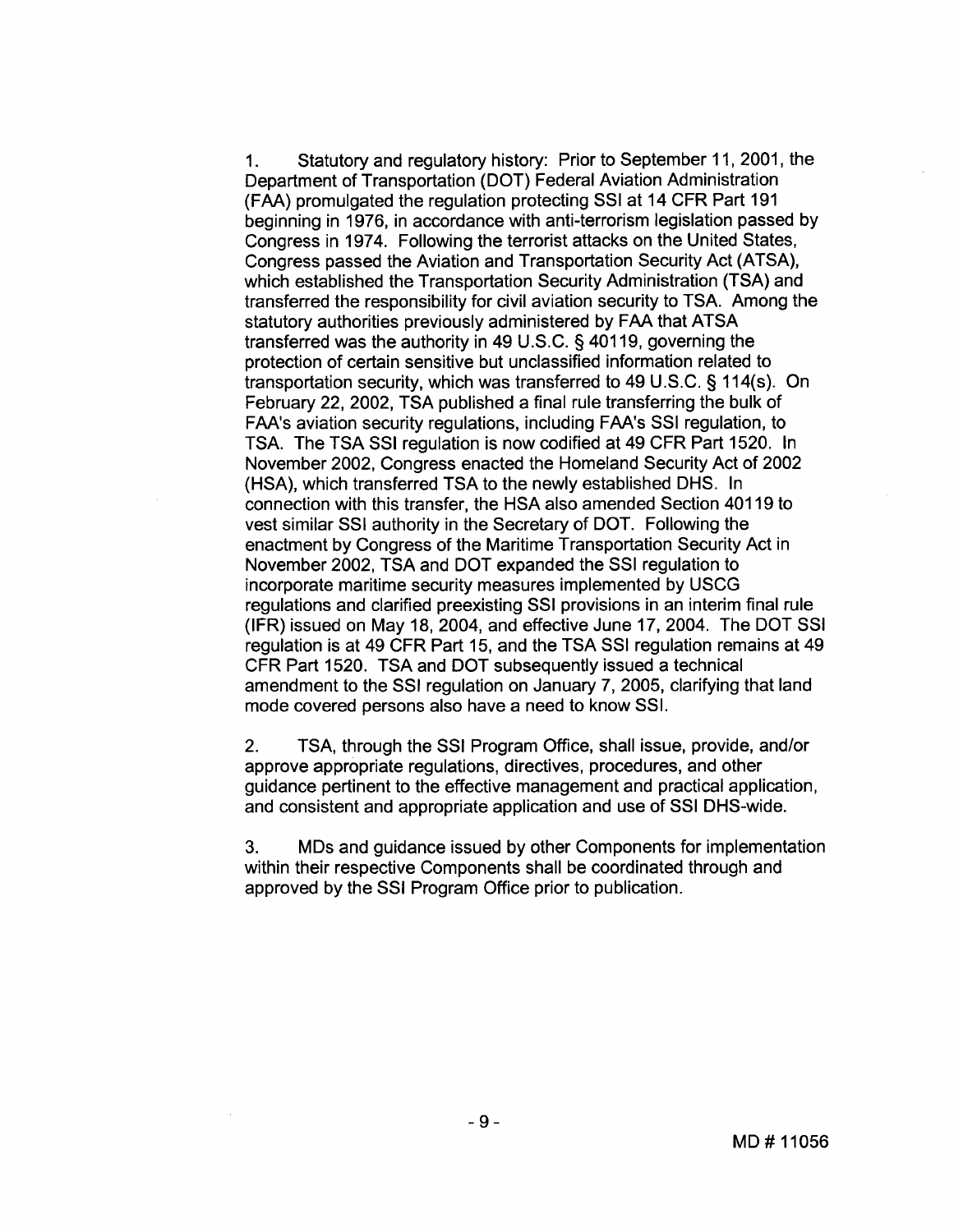4. SSI shall only be used per the intent of Congress to protect information that would be detrimental to transportation security if publicly disclosed. It is not intended to be used to conceal Government mismanagement or other circumstances embarrassing to a Government agency. Pursuant to 49 U.S.C§114(s)(2) and 49 CFR. §1520.15(c), SSI may not be withheld from authorized committees of Congress. Further, pursuant to 49 CFR §1520.11(b)(1), SSI must be shared with members of Congress, their staffs, DHS or TSA management, the Comptroller General (Government Accountability Office), the TSA Office of Internal Affairs and Program Review, the DHS Office of Inspector General, Freedom of Information Act (FOIA) offices, any other official Government investigative body, or any other Federal employee if access to the information is necessary in the performance of the employee's official duties.

5. Under 49 CFR §1520.15(a), information properly marked as SSI is exempt from release under FOIA. Each Component is responsible for review and validation of SSI markings in their FOIA review process. Each Component shall draft FOIA SSI review policy and procedures and submit them to the SSI Program Office for approval within six (6) months of the publication of this MD. In accordance with 49 CFR §1520.15(b), to the extent practicable, redaction of the SSI shall be used to allow for the maximum release of non-SSI that is not otherwise exempt under FOIA.

6. This MD becomes effective upon the date of publication. Standards cited in existing SSI guidance published by Components prior to publication of this MD that are less than those cited in this MD are null and void. Any documents containing such standards shall be revised within six months of publication of this MD. Revised guidance issued pursuant to this MD shall be coordinated with and approved by the SSI Program Office prior to publication.

### B. SSI Guidance

1. The SSI regulation, 49 CFR §1520.5(b)(I) through (16), provides fifteen categories  $[49 \text{ CFR } \S 1520.5(b)(1)$  through  $49 \text{ CFR } \S 1520.5(b)(15)]$ of information that have been determined to be SSI. The SSI regulation also has one category, 49 CFR §I 520.5(b)(16), and one part of one category, 49 CFR §1520.5(b)(9)(iii), under which an official, authorized pursuant to this MD, may designate that certain information not otherwise falling within the SSI categories represented in  $(b)(1)$  through  $(b)(15)$  is SSI.

MD#11056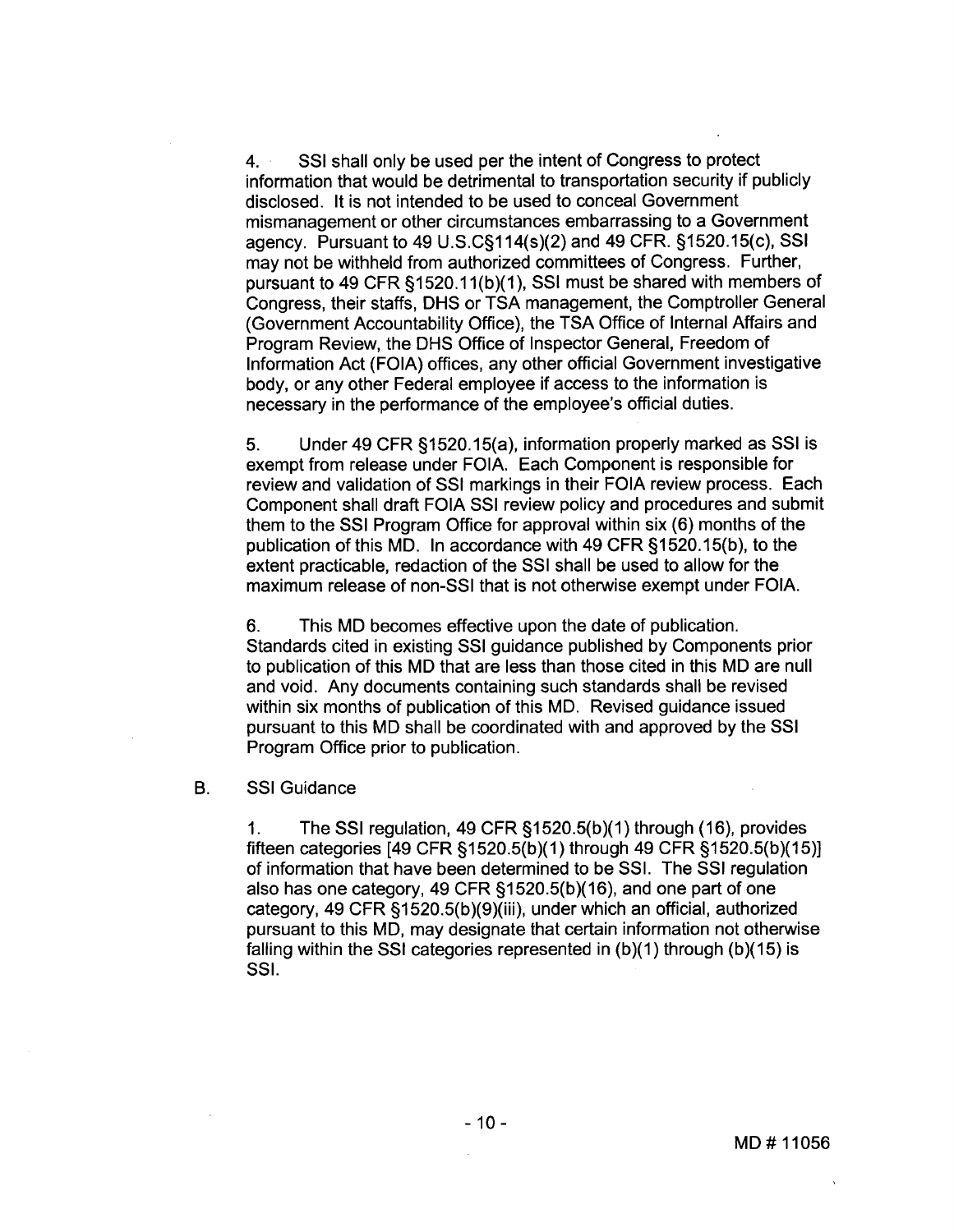2. The SSI Program Office shall issue guidance that significantly expands upon the descriptions for categories of information that must be marked and protected as SSI as cited in 49 CFR §1520.5(b)(1) through (15). To the extent possible, such guidance shall provide DHS covered persons with an accurate source for recognizing when and when not to apply the SSI marking and shall include common examples of specific types of information to be marked and protected as SSI. When published, this guidance shall serve as the primary authority and source for the recognition and marking of SSI by DHS covered persons.

C. Original Designation of Information as SSI

1. The Secretary, the TSA Administrator, and the TSA Director of the SSI Program Office, are authorized to designate information as SSI, pursuant to 49 CFR  $$1520.5(b)(16)$ , that is not otherwise categorized as SSI under 49 CFR  $$1520.5(b)(1)$  through (15). This authority includes a determination to protect detailed information about screening locations in accordance with 49 CFR §I 520.5(b)(g)(iii).

**2.** Only delegated officials as cited in C.1. above shall have the authority to designate information as SSI that is not otherwise covered under 49 CFR §1520.5(b)(1) through (15).

3. If information is identified or developed that would be detrimental to transportation security if publicly disclosed but it is not otherwise categorized as SSI under 49 CFR §1520.5(b)(1) through (15), it shall be transmitted through the applicable Component SSI Program Manager to the Director, SSI Program Office or the appropriate official cited in Section VI.C.1. above, for review and determination as to whether or not the information warrants protection as SSI. Such information shall be marked and protected as SSI on an interim basis in accordance with policies and procedures issued or approved by the SSI Program Office, pending a final assessment by the Director, SSI Program Office.

4. A record shall be maintained of each original SSI designation made. The record shall include the date, subject or title, and a detailed synopsis of the information. When the designation is made by an official other than the Director, SSI Program Office, a copy of the record and the information to be protected shall be transmitted to the TSA SSI Program Office within thirty (30) days following designation. Whenever possible, to maintain consistency, such designations should be done in consultation with the SSI Program Office prior to designation.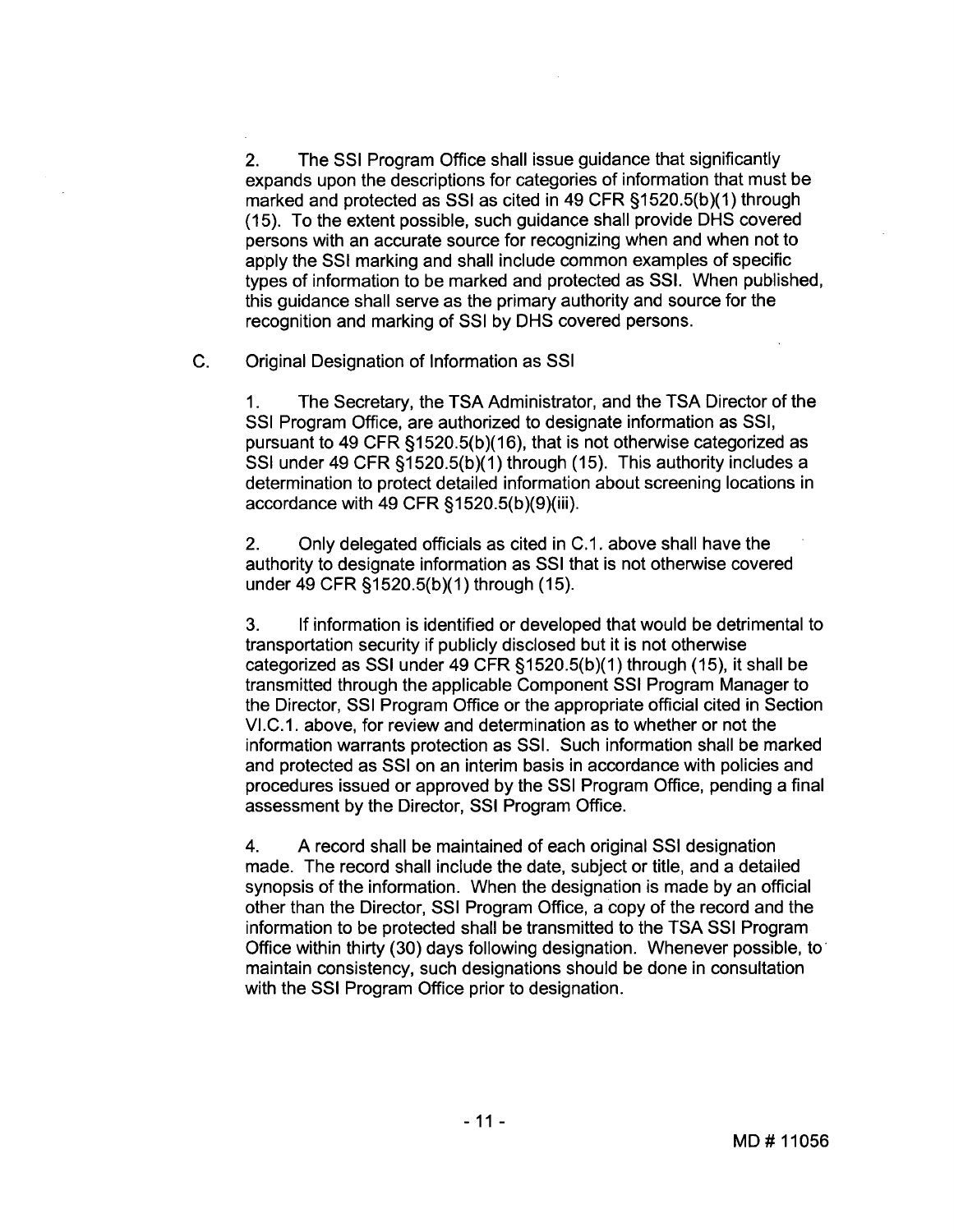5. lnformation designated as SSI shall be marked in accordance with 49 CFR §1520.13. Additionally, the front page, title page, and/or the first page shall include the notation "Designated SSI Pursuant to 49 CFR  $$1520.5(b)(16)$ , " or, 49 CFR  $$1520.5(b)(9)(iii)$ , as applicable. Where the official making the SSI designation is not otherwise evident, the additional notation "Designated by (Name and Position of authorized official)" shall be added.

6. Once information is properly designated as SSI under 1520.5(b)(g)(iii) or 1520.5(b)(I 6), the designation must be communicated to appropriate parties with a need to know.

### D. Marking SSI

1. Any DHS covered person shall mark information as SSI if it meets the criteria for SSI as cited in 49 CFR §1520.5(b) and implementing guidance issued or approved by the SSI Program Office. Where there is doubt as to the applicability of an SSI category, the information shall be marked as SSI on an interim basis and submitted to the applicable office SSI Coordinator or Component SSI Program Manager for final assessment. If the information is believed to warrant protection as SSI but is not substantially governed by a category of information under 1520.5(b)(1) through (15) the SSI Program Manager shall refer the information as cited in VI.C.3. of this MD.

2. lnformation meeting the SSI criteria shall be marked in accordance with 49 CFR §1520.13. Additionally, the following markings shall be applied:

a. Subjects, titles, paragraphs, subparagraphs, charts, graphs, and similar portions (portion markings) need not be portion marked unless the record contains other types of information that does require portion marking, i.e., classified information, or, the information is to be transmitted outside of DHS to Congress or Congressional committees. When used, such portion markings shall be reviewed by the Component SSI Program Manager (in the case of TSA, the TSA Director, SSI Program Office) prior to dissemination. The parenthetical abbreviation (SSI) shall be used.

b. Portion markings will be applied to portions of a document within a classified document that contain only SSI. The parenthetical abbreviation (SSI) shall be used.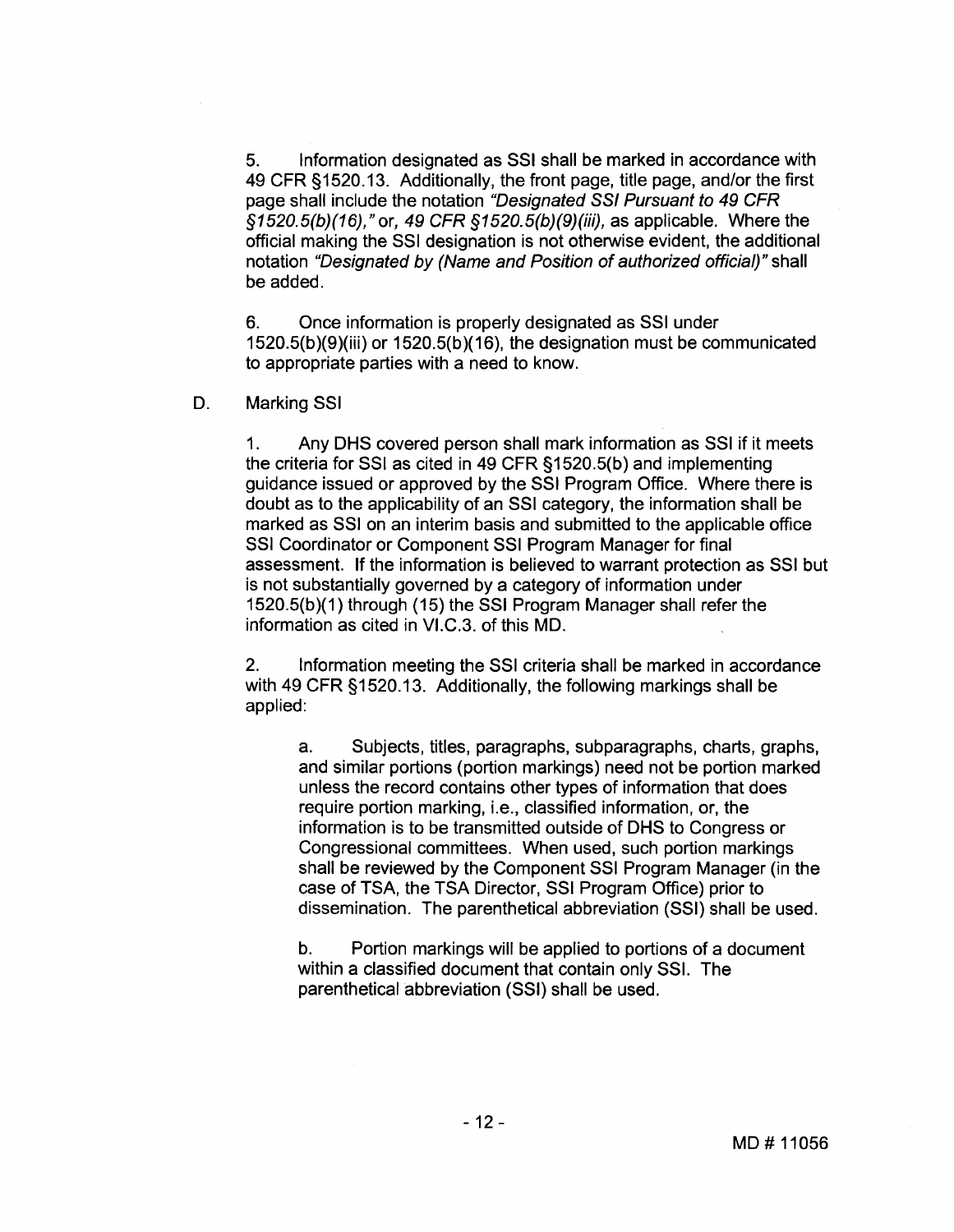c. The Director, SSI Program Office, with the participation of the SSI Oversight Committee, shall conduct a study on the application of an authority line and the feasibility of using portion markings for all SSI records. No later than one year following publication of this MD the Director, SSI Program Office, through the SSI Oversight Committee, shall submit to the TSA Administrator and DHS Office of Security, a report detailing the results of the study and recommendations and justifications for the use or nonuse of portion markings.

### E. Duration of SSI and SSI Reviews

1. lnformation designated or marked as SSI will remain SSI unless determined releasable by the responsible designating agency official: TSA Administrator, the Commandant of the USCG, the TSA Director, SSI Program Office, or other authorized offices, in accordance with policies and procedures issued or approved by the SSI Program Office.

2. The TSA Director, SSI Program Office, shall coordinate with the USCG and the SSI Oversight Committee on the development and implementation of appropriate policy and procedures for the loss or removal of the SSI designation from information that has no current or future security implications under **49** CFR §1520.5(c).

**3.** In accordance with **49** CFR §1520.15(a) and Section VI.A.5 above, Component SSI Program Managers or other authorized Component offices may review and redact SSI records upon requests for public release under the Freedom of lnformation Act (FOIA) in accordance with policies and procedures issued or approved by the SSI Program Office.

**4.** Such offices may also redact SSI records in response to other public requests, e.g., litigation (civil, criminal, or employment), reports intended for public release, and other requests, in accordance with policies and procedures issued or approved by the SSI Program Office

F. Challenging SSI

1. Any authorized holder of SSI who believes the information has been improperly or erroneously marked as SSI is encouraged to challenge the marking. Such challenges may be done either informally or formally.

a. Informal challenges may be made directly by the holder of the information to the person that applied the SSI marking who shall reevaluate the marking against the criteria cited in **49** CFR  $§1520.5(b)(1)$  through (15) and implementing guidance published or approved by the TSA Director, SSI Program Office.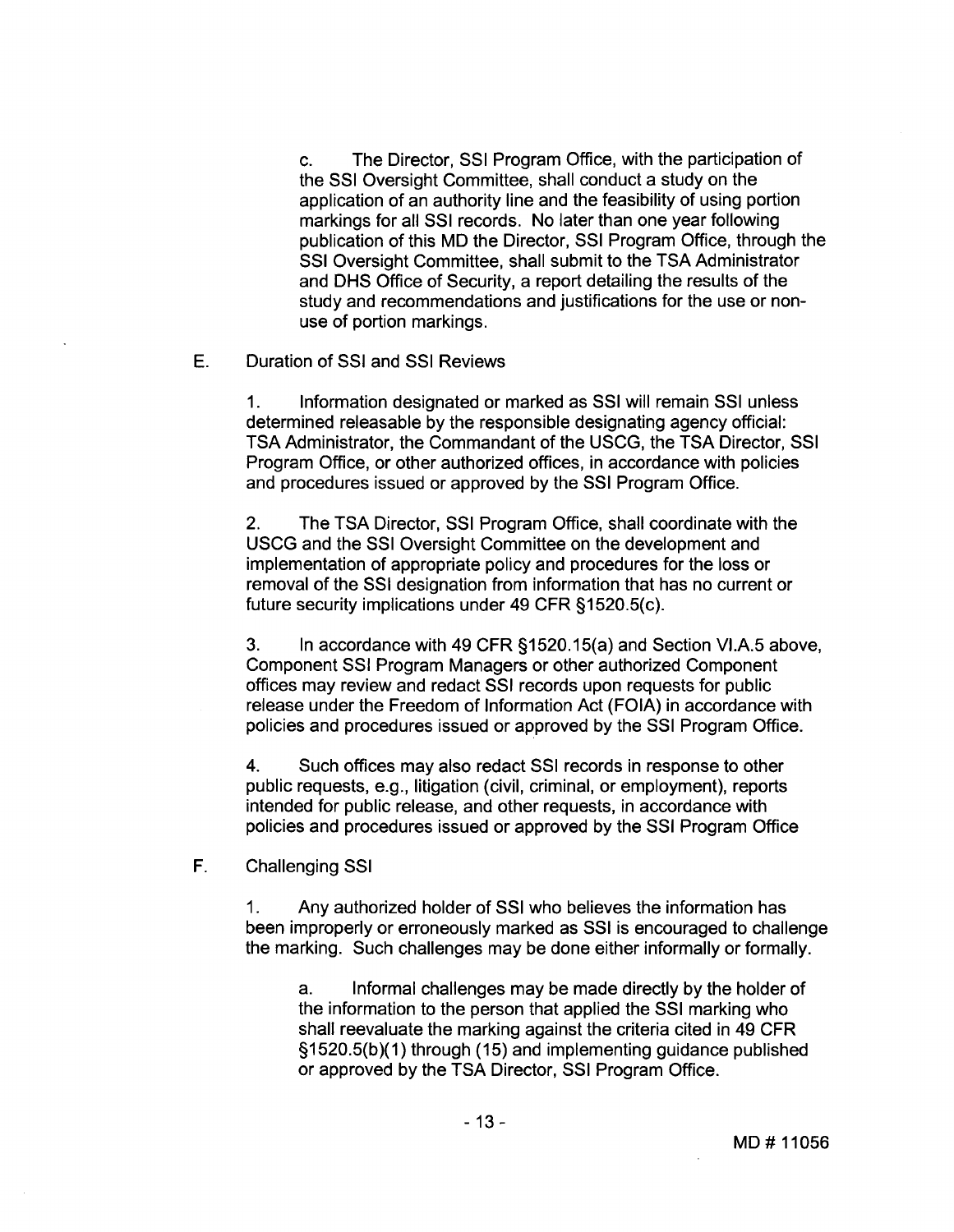b. A formal challenge may be submitted, in writing, to the person that applied the SSI marking or to the applicable Component SSI Program Manager, the SSI Program Office, the applicable office SSI Coordinator, or the DHS Office of Security. An appeal to the decision made by the recipient of the challenge may be filed with the TSA Director, SSI Program Office. A further appeal to the decision made by the TSA Director, SSI Program Office, may be made to the TSA Administrator. The decision of the TSA Administrator shall be final.

c. Individuals submitting a challenge shall not be subject to retribution of any kind for bringing such actions. Anonymity can be requested by processing the challenge through the SSI Program Office or the DHS Office of Security. The SSI Program Office or the DHS Office of Security shall honor a challenger's request for anonymity and fully consider and appropriately process the challenge.

G. Audits and Inspections

> 1. Nothing in this directive shall diminish the authority of the Office of lnspector General to conduct audits, inspections, or investigations, in accordance with the Inspector General Act of 1978, as amended, 5 USC App., and DHS Management Directive 0810.1.

> **2.** The DHS Ofice of Security shall, either independently or in conjunction with reviews conducted pursuant to DHS MD 11041, Protection of Classified National Security Information/Program Management, conduct periodic oversight and compliance reviews of SSI within DHS.

> **3.** The TSA Director, SSI Program Office, shall develop, issue, or approve policies, procedures, and guidance for the implementation and management of self-inspection programs for Components that access or generate SSI. No later than sixty (60) days after publication of this MD, the SSI Program Office shall create, under the auspices of the SSI Oversight Committee, and publish or approve appropriate guidance and checklists to facilitate the conduct of self-inspections by SSI Program Manager's and SSI Coordinators. The DHS Office of Security shall also provide a means to monitor and track self-inspection program implementation.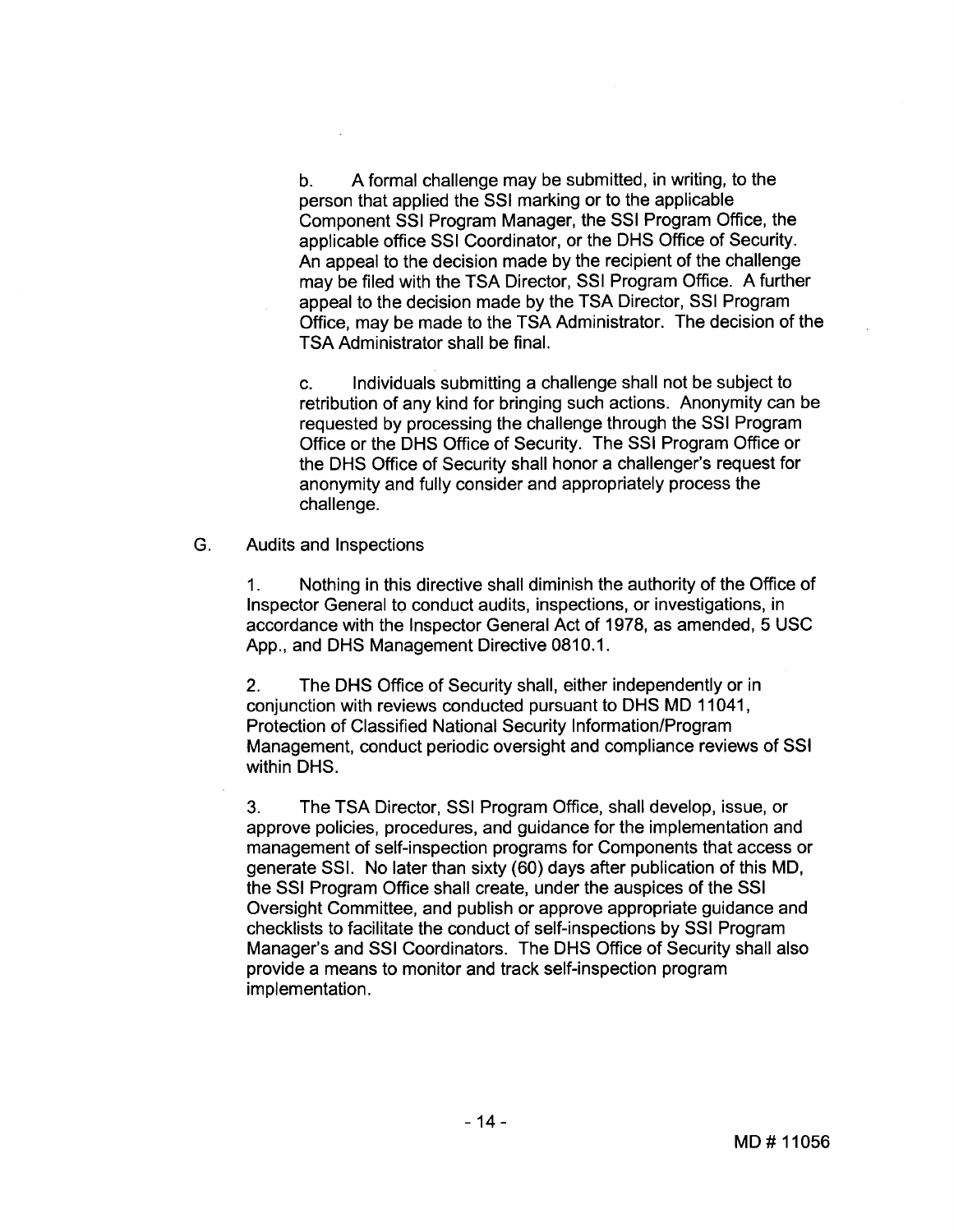**4.** SSI Program Managers shall conduct a self-inspection of their applicable Component SSI program no later than ninety (90) days from the publication of this MD and not later than every eighteen (18) months thereafter. The results of self-inspections conducted pursuant to this MD shall be reported to the SSI Program Office within thirty (30) days after completion. Discrepancies cited during the self-inspection shall be reconciled in a timely manner and follow-up by the SSI Program Manager or the SSI Program Office will be accomplished as needed.

5. SSI Coordinators shall conduct a self-inspection of the applicable office SSI program no later than 120 days from publication of this MD and no later than every twelve (12) months thereafter. The results of selfinspections conducted pursuant to this MD shall be reported to the applicable SSI Program Manager within thirty (30) days after completion. Discrepancies cited during the self-inspection shall be reconciled in a timely manner and follow-up by the SSI Coordinator or the SSI Program Manager will be accomplished as needed.

6. Self-inspections shall assess compliance with regulations, policies, procedures, and guidance governing SSI recognition, identification, and safeguarding.

H. Sharing, Dissemination and Access

1. SSI shall not be disseminated in any manner (orally, electronically, visually, or in any other manner) to unauthorized personnel. The TSA Administrator may determine in writing that information that might otherwise be considered SSI may be publicly released in the interest of transportation security or public safety under 1520.5(b) in accordance with procedures issued or approved by TSA. Under 1520.9(a)(2), the TSA Administrator and the Commandant of the USCG may also determine in writing that specific SSI may be released to non-covered persons in accordance with policies and procedures issued or approved by the SSI Program Office.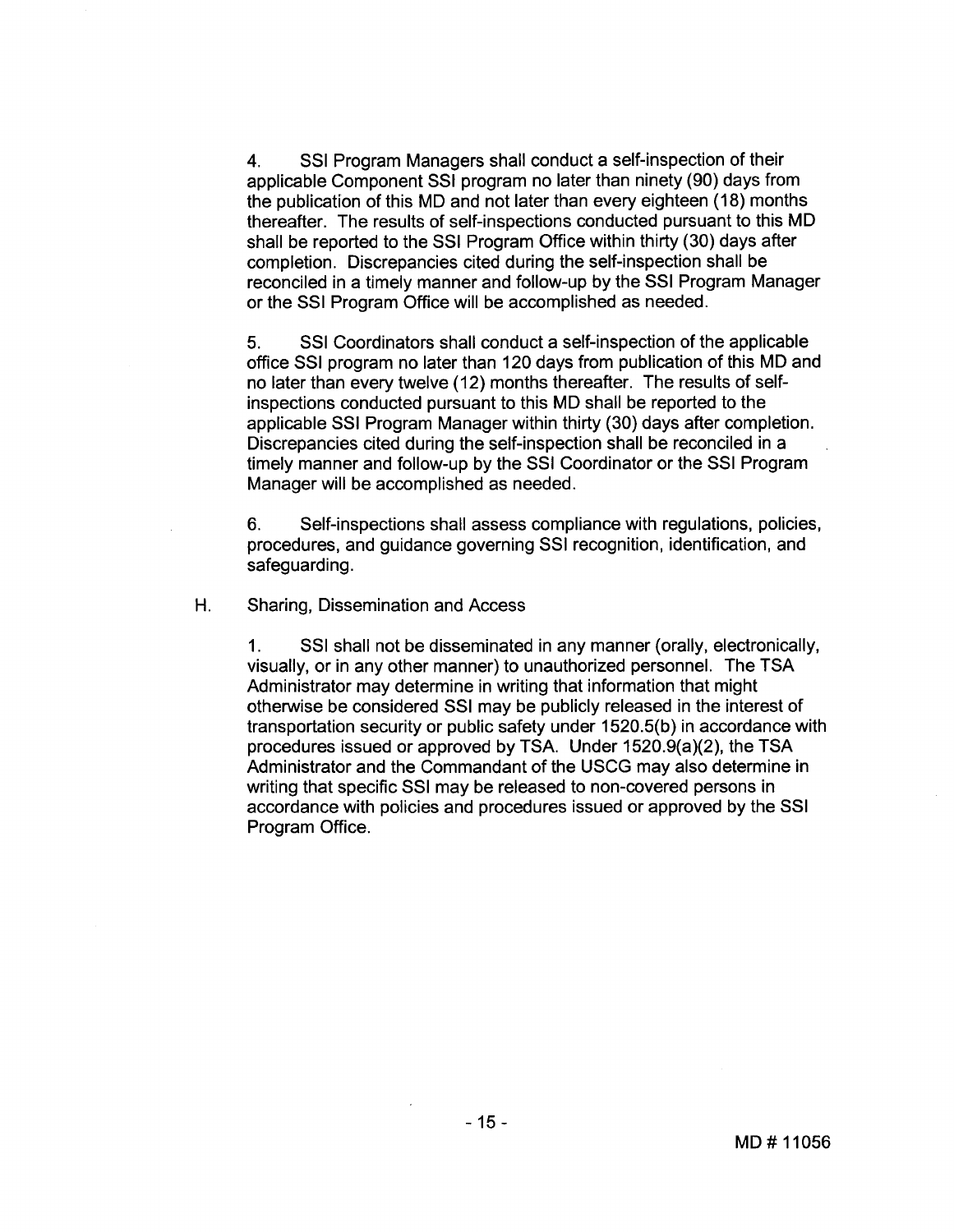2. Access to SSI is based on "need to know" as determined by the holder of the information. Where there is uncertainty as to a person's need-to-know, the holder of the information will request dissemination instructions from his or her next-level supervisor or the originator of the information. Need to know is determined in accordance with 1520.11 and procedures issued or approved by the SSI Program Office. A Federal employee has a need to know SSI if access to the information is necessary for performance of the employee's official duties, and a person acting in the performance of a contract with or grant from DHS has a need to know SSI if access to the information is necessary to performance of the contract or grant. For specific SSI, DHS may make a finding under 1520.1 1(d) in accordance with procedures issued or approved by the SSI Program Office that only specific persons or classes of persons have a need-to-know. Under 1520.11(a), a DHS covered person has a need to know specific SSI if they need the SSI to: (1) ". . .carry out transportation security activities  $\ldots$ ; (2)  $\ldots$  [receive] training to carry out transportation security activities ...; (3) ... supervise ... transportation security activities  $\ldots$ ; (4)  $\ldots$  provide technical or legal advice to a covered person regarding transportation security requirements . . .; or (5) . . . represent a covered person in connection with any judicial or administrative proceeding regarding [transportation security]. . .".

3. A security clearance is not required for access to SSI. However, in accordance with 1520.11(c), a security background check or other procedures may be required by TSA or the USCG to receive specific SSI. The SSI Program Office must approve any SSI background check or processing requirements or procedures developed by the USCG or any other Component.

4. SSI shall be shared with other agencies, Federal, state, tribal, or local governments and law enforcement officials, provided a need-to-know in accordance with Part 1520.1 1 has been established and the information is shared in support of transportation security or in the furtherance of a coordinated and official governmental activity.

5. In accordance with  $1520.11(b)(1)$  and  $1520.15(c)$ , SSI shall be shared with Congress, Congressional committees and staffers, the Government Accountability Office, the Office of Inspector General, and other similar entities acting within their official governmental capacities.

I. Storage and Handling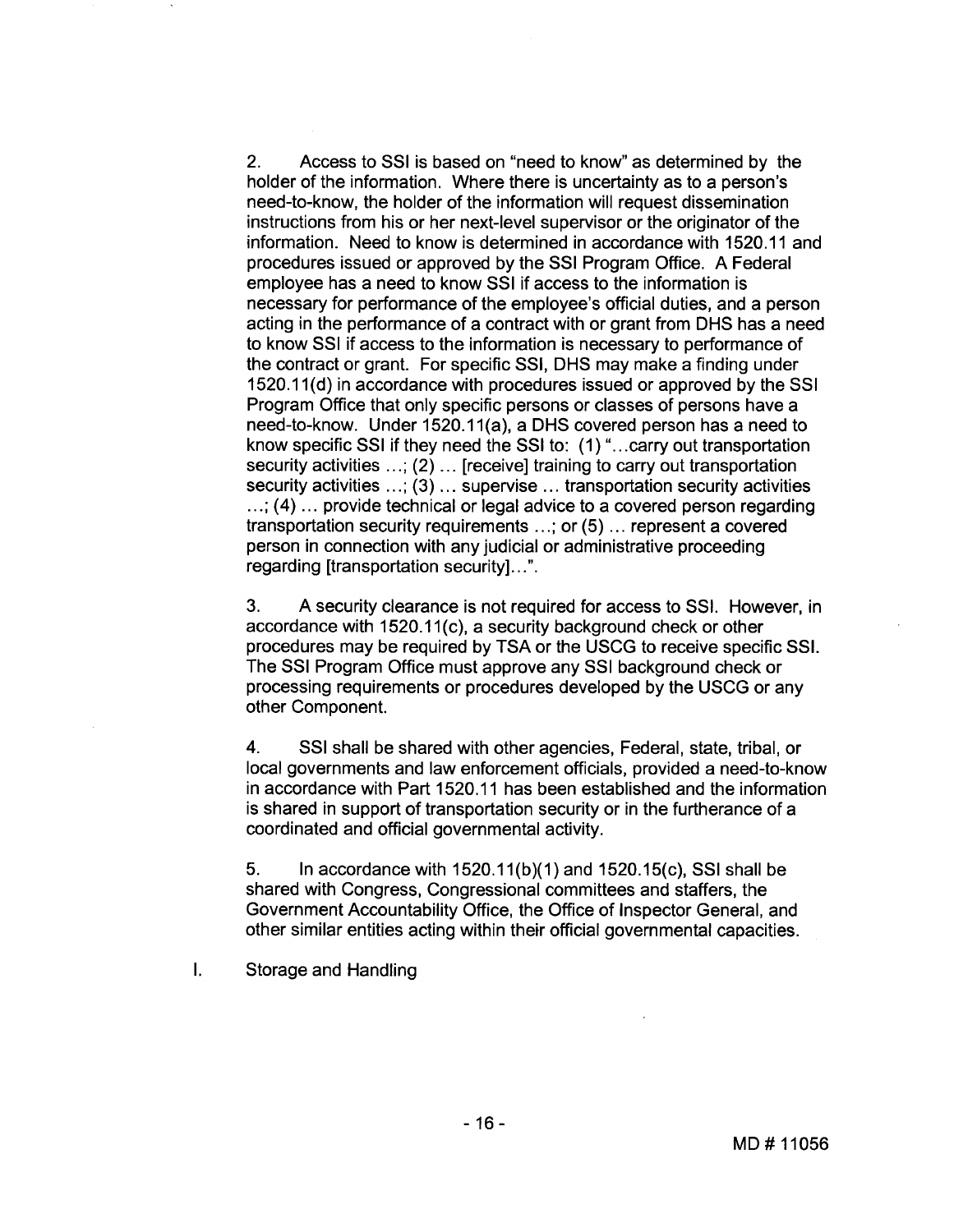1. When unattended, SSI will, at a minimum, be stored in a locked container or in a room or area that has sufficient physical access control measures to afford adequate protection and prevent unauthorized access by members of the public, visitors, or other persons without a need-toknow, such as a locked room, or an authorized area where access is controlled by a guard, cipher lock, or card reader. Additional guidance can be obtained through the SSI Program Office.

2. IT systems that store SSI will be certified and accredited for operation in accordance with Federal and DHS standards. Consult the DHS Information Technology Security Program Handbook for Sensitive Systems, Publication 4300A, or additional guidance published by the TSA SSI Program Office for more detailed information.

**3.** When removed from an authorized storage location and persons without a need to know are present, or where casual observation would reveal SSI to unauthorized persons, measures such as an unmarked folder, envelope, or SSI cover sheet shall be used to prevent unauthorized or inadvertent disclosure.

### J. Transmission

1. When transmitting SSI, the SSI marking must be applied to the transmittal document (letter, memorandum, or fax). The transmittal document must contain a disclaimer noting that it is no longer SSI when it is detached from the SSI it is transmitting (transmittal e-mails do not need to contain this disclaimer), and a warning that if received by an unintended or different recipient, the sender must be notified immediately.

2. When discussing or transmitting SSI to another individual(s), all DHS covered persons must ensure that the individual with whom the discussion is to be held or the information is to be transferred has a valid need-to-know, and that precautions are taken to prevent unauthorized individuals from overhearing the conversation, observing the materials, or otherwise accessing the information.

**3.** SSI shall be mailed in a manner that offers reasonable protection of the sent materials and sealed in such a manner as to prevent inadvertent opening and show evidence of tampering.

4. SSI may be mailed by U.S. Postal Service First Class Mail or an authorized commercial delivery service such as DHL or Federal Express.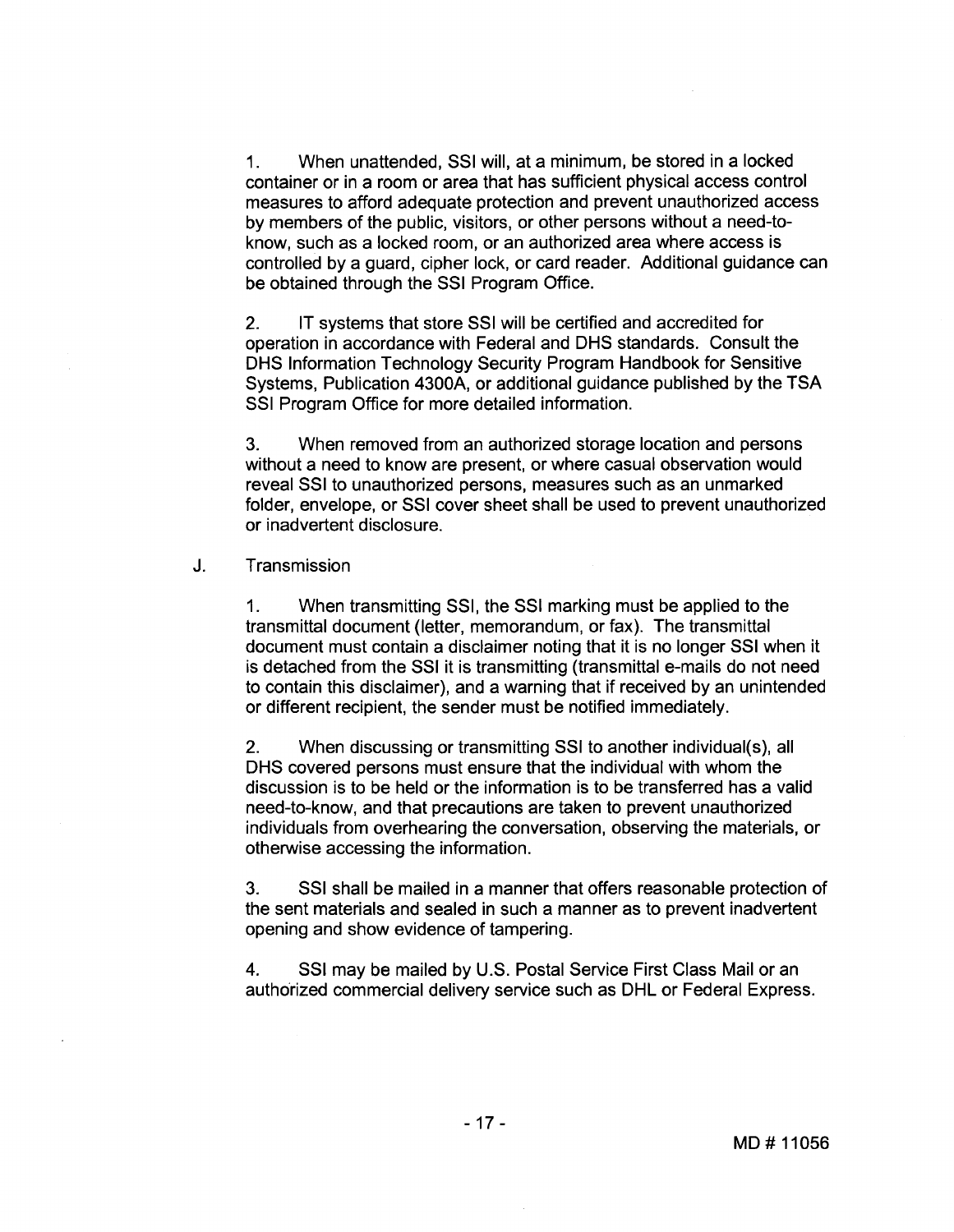**5.** SSI may be entered into an inter-office mail system provided it is afforded sufficient protection to prevent unauthorized access, e.g., sealed envelope.

6. Electronic Transmission.

a. Transmittal via Fax. Unless otherwise restricted by the originator, SSI may be sent via non-secure fax. Where a nonsecure fax is used, the sender will coordinate with the recipient to ensure that the materials faxed will not be left unattended or subjected to possible unauthorized disclosure on the receiving end.

b. Transmittal via E-Mail or Other Electronic Messaging **Systems** 

> (1) SSI transmitted via email should be protected by encryption or transmitted within secure communications systems. When this is impractical or unavailable, SSI may be transmitted over regular email channels in accordance with policies and procedures issued or approved by the SSI Program Office.

**(2)** SSI shall not be sent to personal email accounts except under unique and urgent circumstances when immediate transmission of information is required in the interest of transportation security and transmittal through approved means is unavailable or impractical.

**(3)** The use of other electronic messaging systems must be approved by the SSI Program Office, responsible IT security offices, and appropriate Component SSI Program Managers.

c. DHS Internetllntranet and Secure Portals

(1) SSI will not be posted on a DHS or any other internet (public) website or unprotected DHS or Component lntranet site.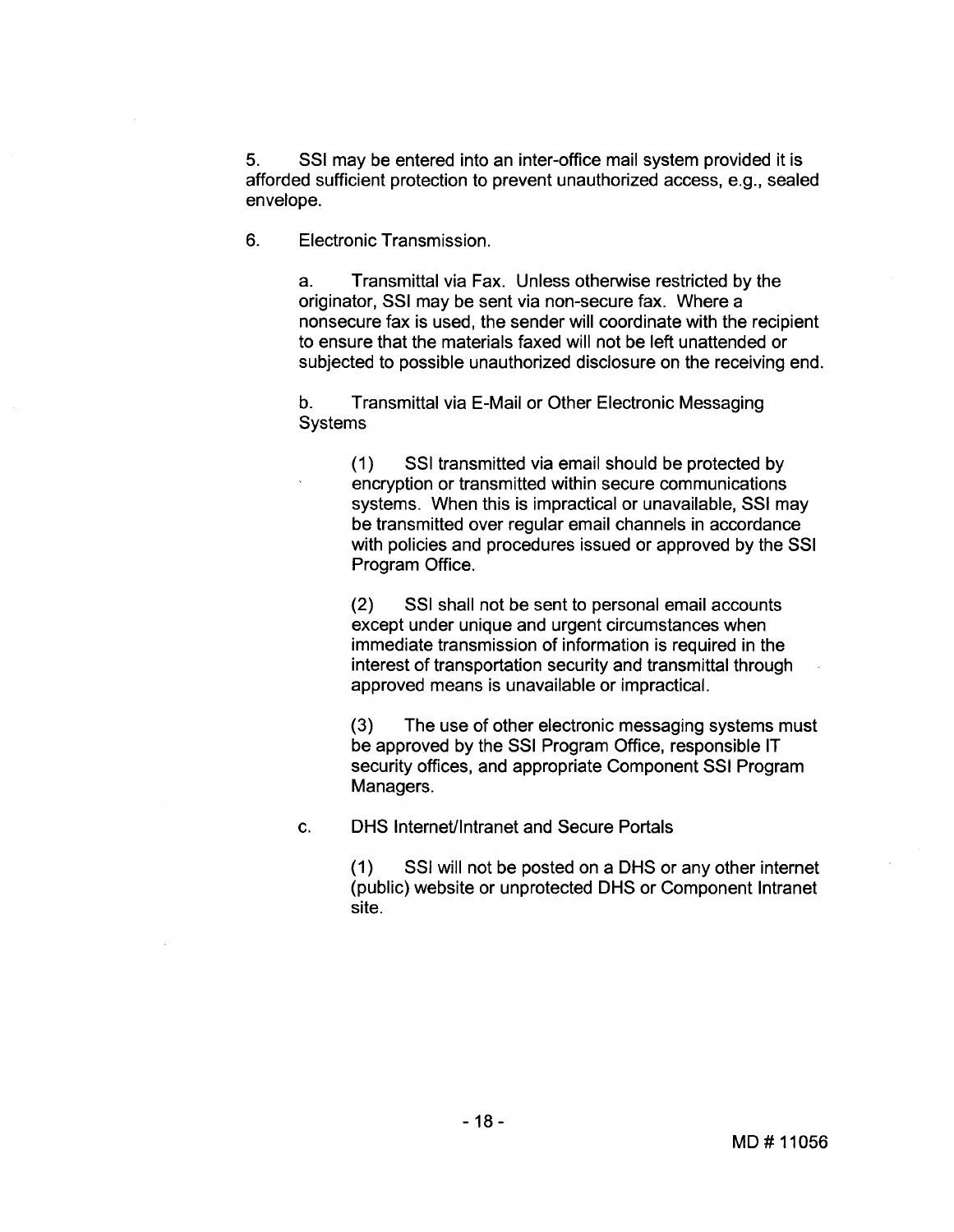(2) SSI may be posted on approved governmentcontrolled or sponsored encrypted or otherwise protected portals (applications or data networks), such as the Homeland Security Information Network (HSIN), USCG HomePort, or TSA's WebBoards. Such posting shall be in accordance with guidance published or approved by the SSI Program Office and appropriate IT security offices.

K. Destruction.

1. In accordance with 1520.1 9(b), SSI will be destroyed when no longer needed and its continued retention is not otherwise required under records retention regulations. Destruction may be accomplished by:

a. "Hard Copy" materials will be destroyed by shredding, burning, pulping, or pulverizing, such as to assure destruction beyond recognition and reconstruction. After destruction, materials may be disposed of with normal waste.

b. Electronic records may be deleted in accordance with policies or procedures issued or approved by the SSI Program Office. Electronic storage media (compact discs, personal computers, etc.) shall be sanitized appropriately by overwriting or degaussing. Contact the SSI Program Office or the local IT security personnel for additional guidance.

c. Paper products containing SSI will not be disposed of in regular trash or recycling receptacles unless the materials have first been destroyed as specified above.

L. lncident Reporting

1. The loss, compromise, suspected compromise, or unauthorized disclosure of SSI must be reported. Incidents involving SSI in DHS IT systems will be reported to the Component Computer Security lncident Response Center in accordance with IT incident reporting requirements. The SSI Program Ofice shall, in coordination with the DHS SSI Oversight Committee, develop, publish or approve procedures for reporting, mitigating, and investigating incidents involving the improper handling, suspicious or inappropriate requests for, or unauthorized disclosures of SSI.

2. Each Component shall have its own delegated authority to pursue enforcement action of violations of the SSI regulation in accordance with Part 1520.17, other applicable statutes and regulations, and procedures issued or approved by the SSI Program Office.